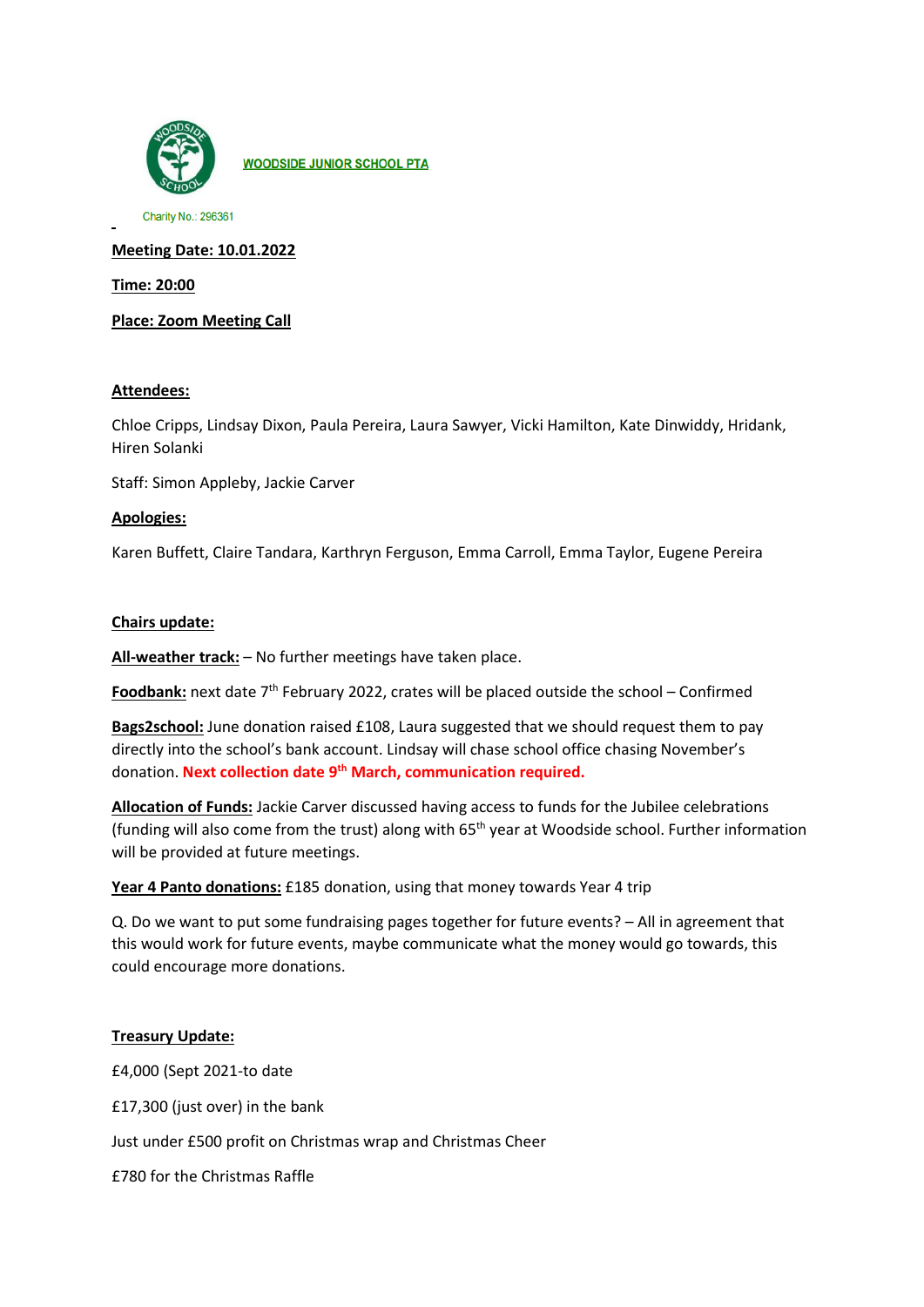#### £278 Christmas Cards

# **Action: Laura to send exact amounts to Lindsay for the Newsletter.**

### **School update:**

The school has received a Donation of a Piano Organ, update Piano Music £30-£40 Simple Piano Books. PTA Agreed. Laura asked for the School to purchase the books and PTA will transfer the funds.

Simon – First Aid training for children. Funding may be required towards this.

Amazon Wishlist – Set up and ready to go, teachers can add to the list. Chloe is happy to provide information/handover.

#### **Forthcoming Events:**

5p Challenge: Prize, extra golden time for the winning class. Additional prize from the PTA (Board Game). Winning class to choose.

School Disco: Lower School/Upper School. In the foreseeable future no, however we will park it until the government guidelines change.

Spring into Spring: Agreed that we would peruse this and organise a date for this event. A list of 65 Activities. Complete the form on Google Classrooms and ask Mrs Fox to provide a 'Space' for it. Vicki Hamilton has offered to provide a little montage images and video, just need to decide how they should be submitted. Dates agreed Saturday 19<sup>th</sup> February for 2 weeks.

**Action: Lindsay and Tom will follow up with Gillian Nickless.**

**Action: PTA to provide a list of activities to contribute towards the 65 List. Ideas to be sent to PTA email address**

**Action: Jackie to follow up with Claire Tandara re; activities which can be completed at School.**

Easter: Guess the number of Chocolate Eggs in the Jar (cash donation requested) Easter Egg hunt in bubbles on the school field, school to assist. Chocolate bingo etc? Jackie to check dates and revert. Looking at week 4/5/6/7<sup>th</sup> April?

Name the Easter Bunny

# **Action: Easter Bunny to be sourced.**

Break the Rules Day: 18<sup>th</sup> February

Adult Event Outdoors: To be parked.

# **Any other business:**

65 Year Anniversary Book: Chloe brought forward the idea again about putting a book together of children's work for the 65<sup>th</sup> Anniversary. Upload scanned pictures and type text. Volunteers for each year group will be required.